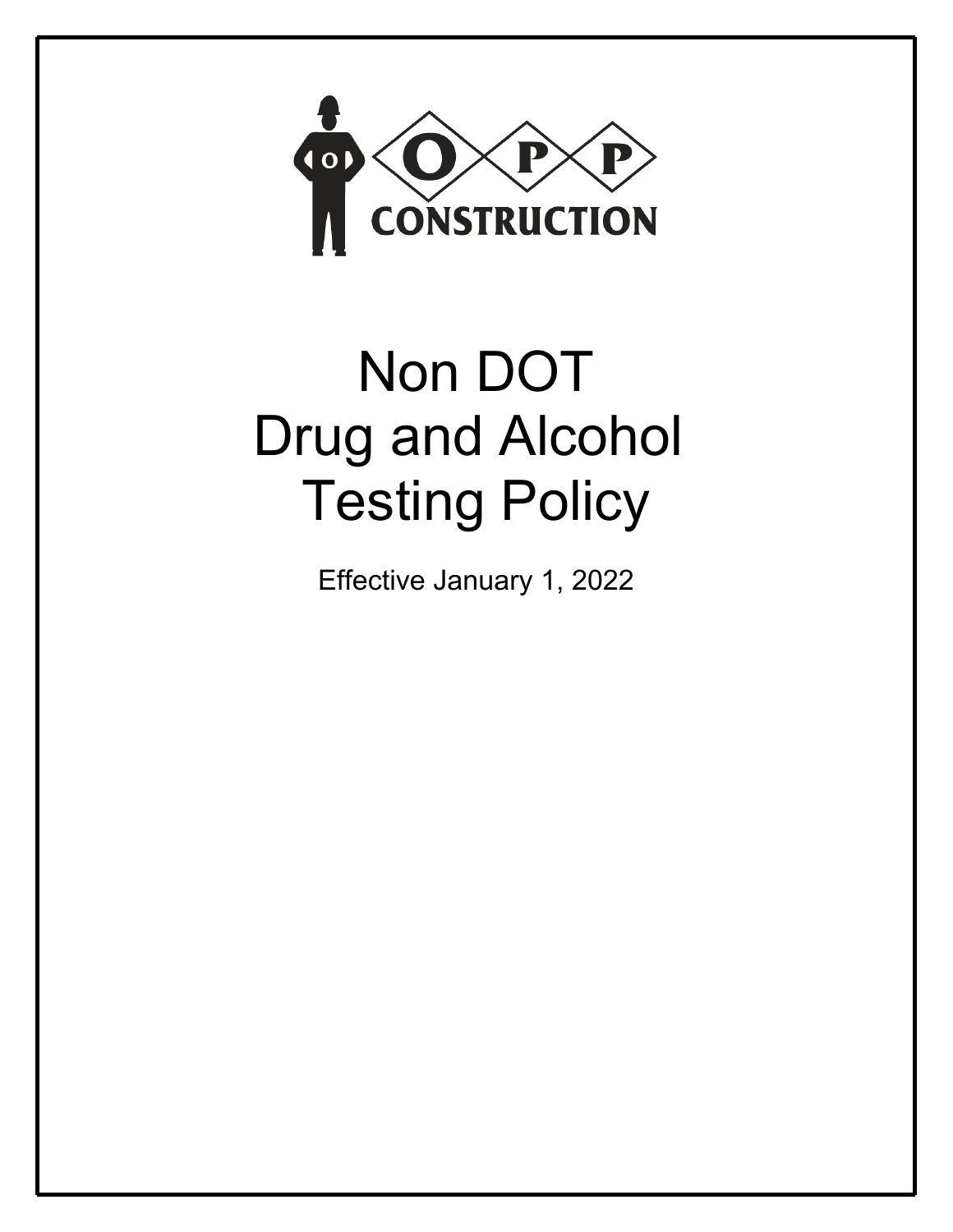# Table of Contents

Page

# PURPOSE and the state of the state of the state of the state of the state of the state of the state of the state of the state of the state of the state of the state of the state of the state of the state of the state of th COVERAGE 2012 12:00 12:00 12:00 12:00 12:00 12:00 12:00 12:00 12:00 12:00 12:00 12:00 12:00 12:00 12:00 12:00 12:00 12:00 12:00 12:00 12:00 12:00 12:00 12:00 12:00 12:00 12:00 12:00 12:00 12:00 12:00 12:00 12:00 12:00 12:0 NOTICE and the state of the state of the state of the state of the state of the state of the state of the state of the state of the state of the state of the state of the state of the state of the state of the state of the **INSPECTIONS** 1 DEFINITIONS 2 PROHIBITIONS/REQUIREMENTS 2 FAILURE TO COMPLY 4 TESTING 4 TESTING PROTOCOL 5 APPENDICES 9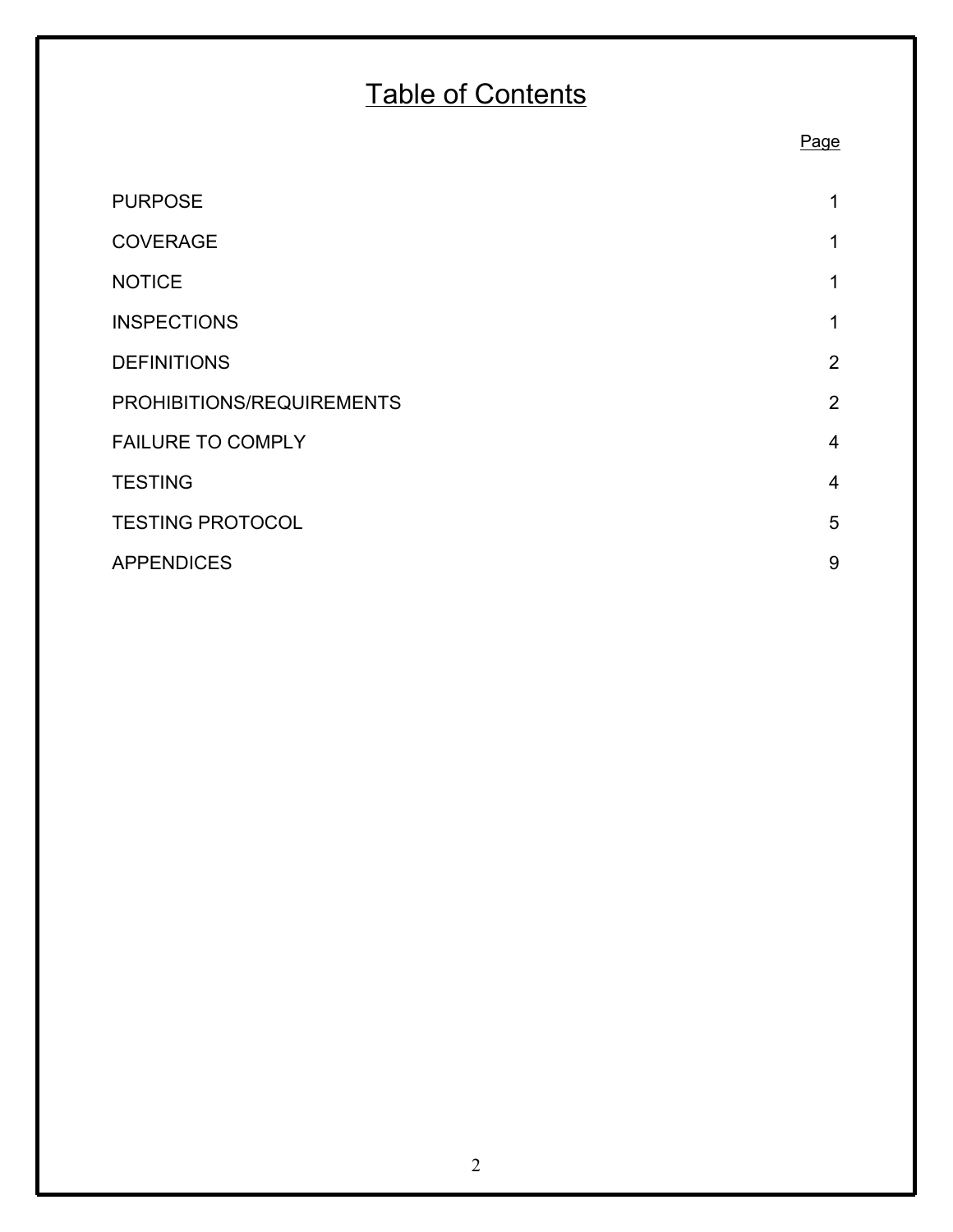# **PURPOSE**

It is the policy of Opp Construction ("the Company") to create a drug and alcohol free workplace. The use of alcohol or drugs is inconsistent with the behavior expected of employees, subjects all employees and visitors to our facilities to unacceptable safety risks, and undermines the Company's ability to operate effectively and efficiently.

# **COVERAGE**

This policy applies to all job applicants and employees who are not covered by the DOT Drug and Alcohol Testing Policies and is applicable at all Company facilities or wherever Company employees are performing Company business.

This policy replaces and supersedes all previous Company policies regarding drug and alcohol testing. This policy is not intended as an offer of employment and does not constitute a contract, either express or implied, between the Company and any applicant or employee. This policy does not alter the at-will relationship between any employee and the Company.

# **NOTICE**

A copy will be distributed to all affected employees and all job applicants who are conditionally offered employment contingent upon passing a drug and/or alcohol test. All individuals who receive a copy of this Policy must sign the "Applicant or Employee Acknowledgement of Notice Form" and promptly return the signed form to Human Resources.

In addition, written notice that the policy exists will be posted in the breakroom. Copies of the policy are available for review by applicants and employees during regular business hours in the Company's Human Resources office.

# **INSPECTIONS**

The Company reserves the right to inspect Company vehicles, premises, and property (including offices, desks, lockers and other repositories) and personal effects (such as lunch boxes/bags, purses, gym bags, backpacks, handbags, briefcases, packages or coats) where there is reasonable cause to believe that an employee has violated this Policy. Individuals covered under this Policy have no expectation of privacy where reasonable cause exists to believe that there has been a Policy violation. Where reasonably practical, inspections will be conducted in the presence of the individual implicated in the potential Policy violation.

# **DEFINITIONS**

As used in this policy, the term:

**Alcohol** means ethanol, isopropanol, or methanol.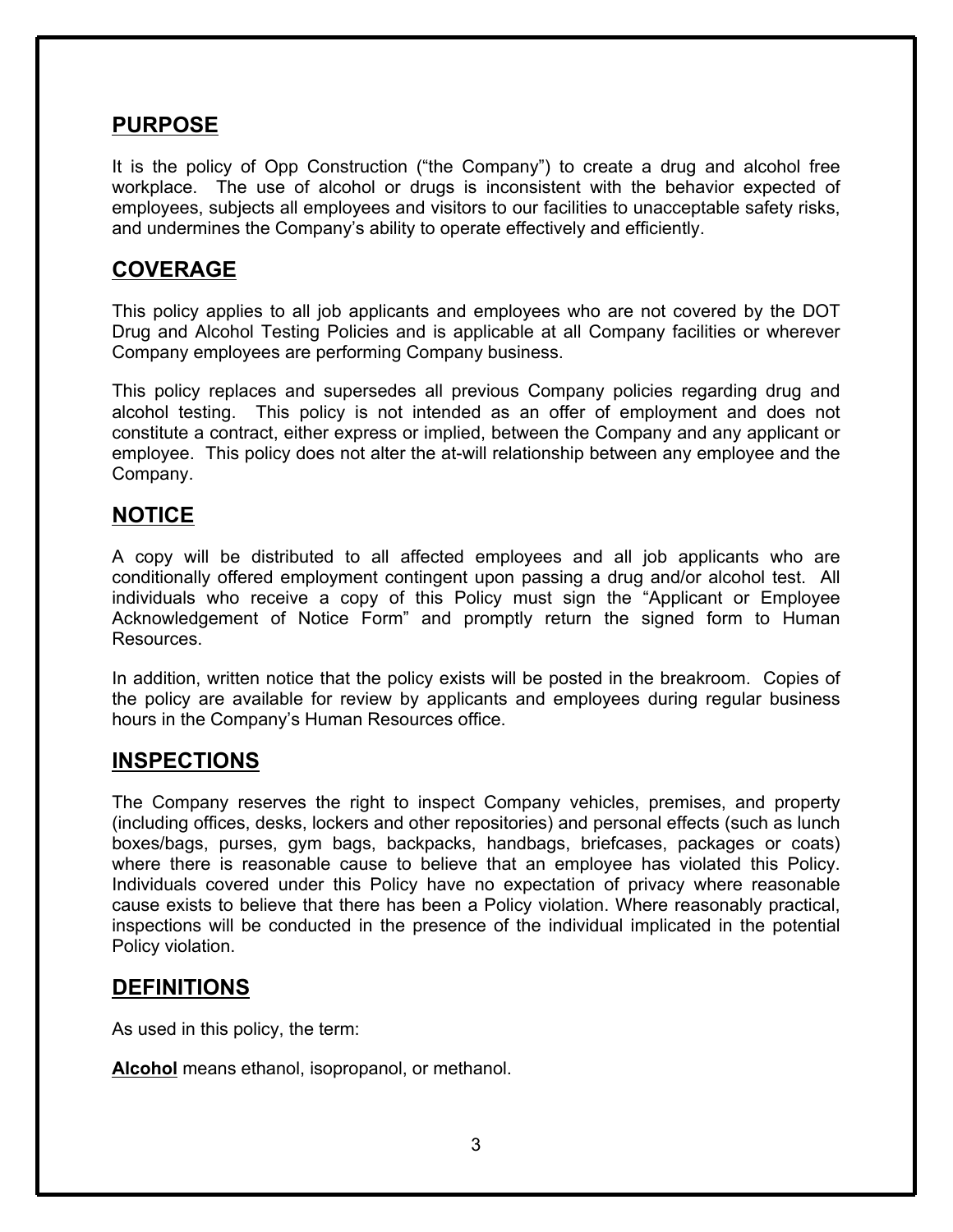**Drug** means any controlled substance as defined under applicable law. This includes, but is not limited to; narcotics, cocaine, amphetamines, methamphetamines, cannabis (marijuana), depressants, stimulants, hallucinogens, codeine, morphine, semi-synthetic opioids such as hydrocodone, hydromorphone, oxycodone and oxymorphone, in addition to synthetic drugs (e.g. K2, Bath Salts) (but not legal use of medicinal marijuana in Minnesota or North Dakota if all the requirements of Minn. Stat. §§ 152.22-152.37 or N.D.C.C. § 19024.1-34 and this Policy are met).

**Job applicant** means a person who has received a job offer contingent on the person's passing a drug test.

**Random selection basis** means a mechanism for selection of employees that (1) results in an equal probability that any employee from a group of employees subject to the selection mechanism will be selected, and (2) does not give the Company discretion to waive the selection of any employee selected under the mechanism.

**Reasonable suspicion** means a basis for forming a belief based on specific facts and rational inferences drawn from those facts.

**Safety-sensitive position** means a job, including any supervisory or management position, in which an impairment caused by drug or alcohol usage would threaten the health or safety of any person. It includes, but is not limited to, any job that involves using or operating Company equipment, machinery, or vehicles. This includes, but is not limited to, the positions listed on Appendix A.

**Under the influence of alcohol** means (1) the presence of alcohol in the individual's system which equals or exceeds a blood alcohol content (BAC) of .04; or (2) behavior, appearance, speech, or bodily odors that lead a supervisor or manager to reasonably suspect that the employee is impaired by alcohol during working time or on Opp Construction premises.

**Under the influence of drugs** means (1) the presence of any detectable amount of an illegal drug and/or an unauthorized prescription drug, or its metabolites, demonstrated by a verified positive drug test result, or (2) behavior, appearance, speech, or bodily odors that lead a supervisor or manager to reasonably suspect that the employee is impaired by or is using illegal drugs, or unauthorized prescription drugs, during working time or on Opp Construction property.

# **PROHIBITIONS/REQUIREMENTS**

- 1. No employee shall report to work under the influence of alcohol or drugs.
- 2. No employee shall distribute, dispense, possess, sell, transfer, or use alcohol while on Company premises, including Company parking lots, or while operating Company machinery, equipment or vehicles, or while engaged in Company business off premises.
- 3. No employee shall engage in the unlawful manufacture, distribution, dispensation, solicitation, possession, sale, transfer or use of drugs while on Company premises,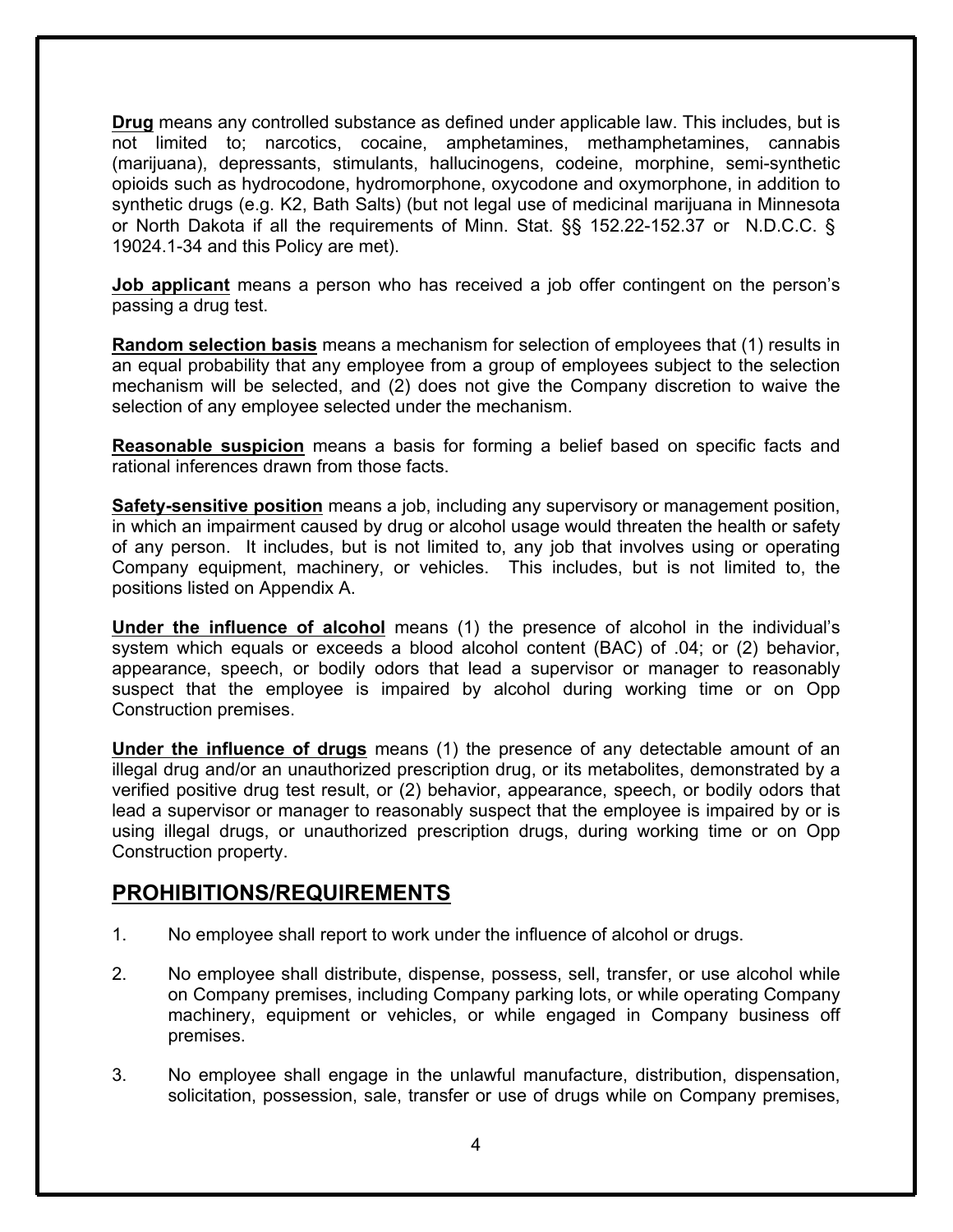including Company parking lots, or while operating Company machinery, equipment or vehicles, or while engaged in Company business off premises.

- 4. No employee may use, possess or be impaired by the use of medical cannabis while on Company premises, including Company parking lots, or while operating Company machinery, equipment or vehicles, or while engaged in Company business off premises. Any employee who is a patient enrolled in Minnesota's Registry Program pursuant to Minn. Stats. §§ 152.22 to 152.37 or in North Dakota's Registry Program pursuant to N.D.C.C. ch. 19-24.1 may elect to provide the Human Resources Department appropriate notice and documentation.
- 5. Any employee who is not in an appropriate mental or physical condition for whatever reason to safely operate, use, or drive the Company's equipment, machinery, or vehicles must immediately notify his/her supervisor.
- 6. Employees in "safety sensitive" positions must notify their supervisor when taking any prescription or over-the-counter medication if the medication is known to cause an adverse side effect that could interfere with the employees' ability to safely perform their job (e.g., motor ability, judgment, coordination, reflexes, etc.).
- 7. Illegal drugs found on Company premises, including but not limited to Company parking lots, machinery, equipment or vehicles, may be turned over to a local law enforcement agency for criminal prosecution. In addition, the Company may notify a local law enforcement agency when it suspects that an employee may be in possession of illegal drugs or otherwise be engaged in any unlawful activity while at work or on Company premises.
- 8. Engaging in the unlawful manufacture, distribution, dispensation, solicitation, possession, sale, transfer or use of alcohol or drugs while off-duty may affect an employee's ability to perform his/her job for the Company or harm the Company or its reputation and may subject the employee to discipline, up to and including termination.
- 9. The Company has a strong commitment to maintaining a drug-free workplace. As a federal contractor, the Company is required to take action with respect to use of drugs in the workplace pursuant to the federal Drug-Free Workplace Act of 1988. All employees are required to abide by the terms of this policy.
	- (a) The Company prohibits the unlawful use, possession, sale, manufacture, dispensation, or distribution of controlled substances in the workplace. Violation of this rule may result in discipline, up to and including discharge.
	- (b) The Company has established a drug-free awareness program to inform employees about the following as noted:
		- (i) The dangers of drug abuse in the workplace (please see identify where the employees may obtain this information);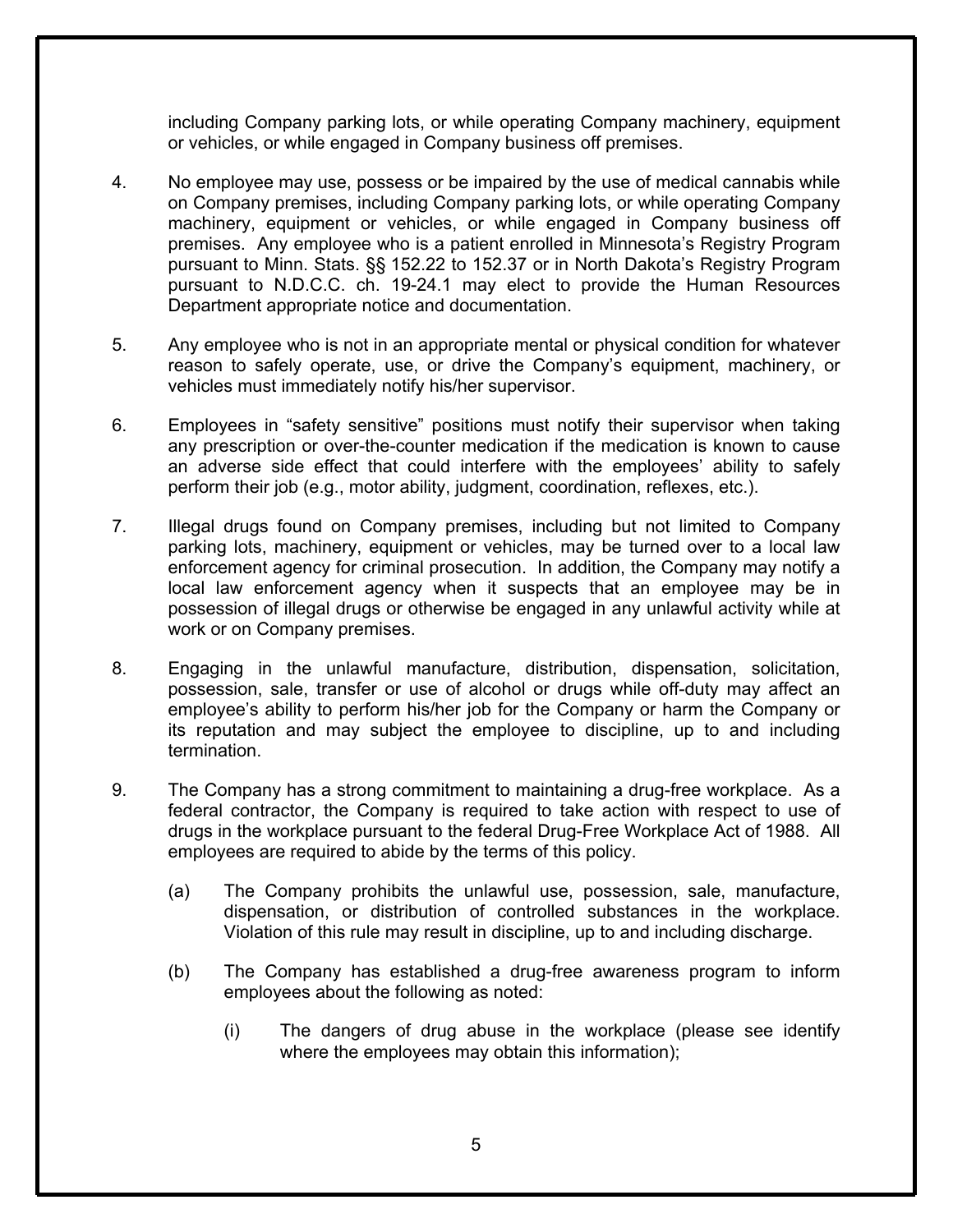- (ii) The Company's policy of maintaining a drug-free workplace as set forth in this Policy;
- (iii) Any available drug counseling, rehabilitation, and employee assistance programs (please see identify where the employees may obtain this information); and
- (iv) The penalties that may be imposed upon employees for drug abuse violations as set forth in this Policy.
- (c) The Company provides each of its employees a copy of this policy.
- (d) The Company requires any employee who is convicted, pleads guilty or enters a plea of nolo contendere for any drug-related crime occurring in or connected with the workplace to report that fact to his/her supervisor within five days after such conviction or other action.
- (e) The Company, within 10 days of receiving such notice from an employee or otherwise receiving actual notice of such conviction, shall provide such notice to any federal agency with which it has contracted when the reporting employee is directly performing work on the contract with that agency.
- (f) The Company, within 30 days of receiving such notice from an employee, shall either require the employee to satisfactorily participate in a drug abuse assistance or rehabilitation program or shall take appropriate disciplinary action against the employee, up to and including discharge.
- (g) The Company, upon receiving such notice from an employee, shall continue to make a good faith effort to continue to maintain a drug-free workplace through implementation of this policy.

# **FAILURE TO COMPLY**

All job applicants who receive a conditional offer of employment and all employees are responsible for reading and understanding this policy. Employees are also responsible for directing questions about this policy or its administration to their supervisor or Human **Resources** 

**Failure to comply with any part of this Policy may result in a withdrawal of any conditional job offer for job applicants, and in discipline up to and including unpaid suspension and/or immediate termination for employees.**

# **TESTING**

To effectuate this Policy, the Company may test job applicants and employees for drugs and/or alcohol under the circumstances outlined below:

#### **Pre-Employment/Applicant Testing**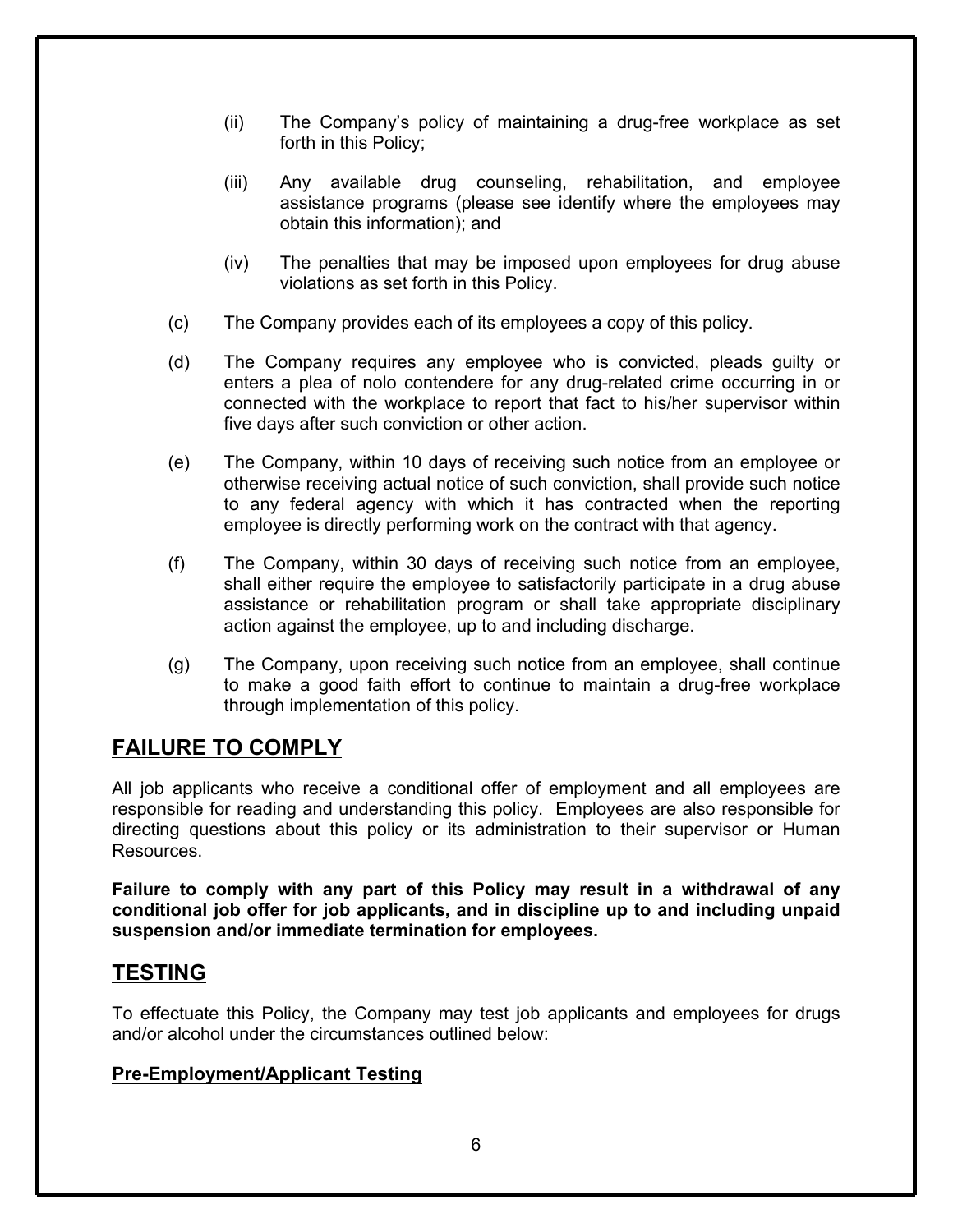All job applicants who are conditionally offered employment will be required to pass a drug test.

#### **Employee Testing**

The Company may test employees for drugs and/or alcohol under the following circumstances:

- 1. Reasonable Suspicion Testing: Employees may be asked to submit to a drug and alcohol test if an employee's supervisor or other person in authority has a reasonable suspicion, based on objective factors such as the employee's appearance, speech, behavior, or other conduct and facts, that the employee: (1) has violated the Company's policy on drugs and/or alcohol; or (2) is under the influence of unlawful drugs and/or alcohol.
- 2. Post-Incident Testing: Employees involved in any work-related accident or incident involving the violation of any safety or security procedures may be required to submit to drug and alcohol testing. This applies even if the incident did not result in injury to any person or any property damage.
- 3. Treatment Program Testing: An employee will be required to undergo drug and/or alcohol testing if the employee has been referred by a Substance Abuse Professional (SAP) for chemical dependency treatment or evaluation. Frequency of testing will be based on the recommendation of the SAP.
- 4. Random Selection Basis: Employees in "safety sensitive" positions will be required to undergo drug and/or alcohol testing on a random selection basis, unless such testing is prohibited by applicable law.

# **TESTING PROTOCOL**

**Testing Laboratory.** The Company will contract with a laboratory statutorily authorized to perform the drug and/or alcohol testing in accordance with applicable state law.

**Consent.** The individual to be tested will be issued a form on which to acknowledge that he/she has seen the Company's drug and alcohol testing policy and to consent to the testing.

**Refusal to Participate.** Any individual may refuse to undergo the required drug and/or alcohol test. However, the Company will withdraw the conditional job offer of any job applicant refusing to undergo testing and that individual will not be hired. Employees who refuse to be tested will be disciplined up to and including termination. The termination will be considered a voluntary quit.

**Testing Procedures.** All test samples will be subject to an initial screening test ("initial test"). Samples that test positive for drugs and/or alcohol on the initial test will be subject to a "confirmatory test." Positive initial test results will not be reported to the employer until they have been verified by a confirmatory test. No employment decisions will be based on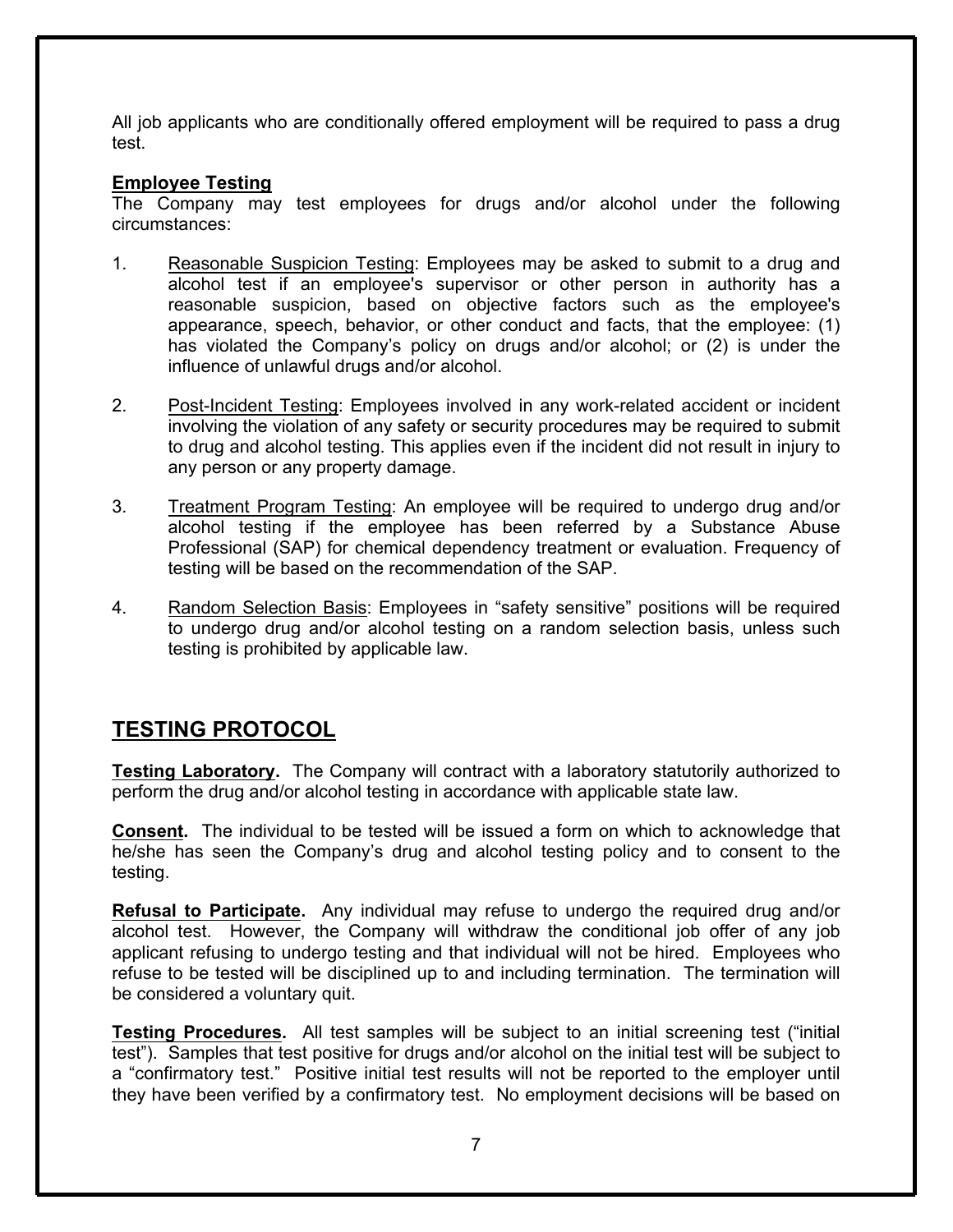unconfirmed initial test results. Testing will involve the split specimen technique, under which the sample provided by the employee is divided into two containers labeled as primary and split samples.

**Notice of Test Result and Right to Request Copy.** Within three (3) working days after the Company receives the test result report, the Company will notify the tested individual in writing of the result. The tested individual has a right to request a copy of the test result.

- 1. Negative Test Result. Individuals who test negative (pass) will be notified in writing.
- 2. Positive Test Result. Individuals who test positive (fail) will be notified in writing, and
	- (a) Will be issued a form on which the individual (i) will be notified of the right to explain the positive test, (ii) may voluntarily disclose any over-the-counter or prescription medication that the individual is currently taking or has recently taken, (iii) may present verification of enrollment in a medical marijuana patient registry pursuant to Minn. Stat. Section 152.32, subd. 3(d), and (iv) may provide any other information relevant to the reliability of, or explanation for, a positive confirmatory test result; and
	- (b) May submit information to the Company, in addition to any information already submitted under the paragraph above, to explain the positive confirmatory test result, provided that any and all information must be received by the Company within three (3) working days of the day the individual received notice of the positive confirmatory test result; and
	- (c) Within five (5) working days after notice of a positive result on a confirmatory test, the individual may request a confirmatory retest of the split sample at the individual's own expense at a laboratory of the individual's own choosing so long as the laboratory is statutorily authorized to conduct job applicant/employee drug and/or alcohol tests, as applicable, pursuant to applicable state law. The individual's request must be in writing. If the confirmatory retest is negative, no adverse employment action will be taken.

#### **Consequences of Positive Test Results (Failed Tests)**

- 1. Applicants. If the applicant tests positive on a confirmatory test for drugs and that positive result has been verified by a confirmatory retest, or has not been challenged, the Company will withdraw the conditional job offer and the applicant will not be hired. If a confirmatory retest is requested and the test does not verify the positive confirmatory test result, no adverse action will be taken.
- 
- 2. Employees.<br>
(a) First Failed Test. The first time an employee has produced a confirmed positive alcohol or drug test that has been verified by a confirmatory retest, or has not been challenged:
	- (i) The Employee will be given the opportunity to participate in an alcohol or drug counseling or rehabilitation program ("treatment program") at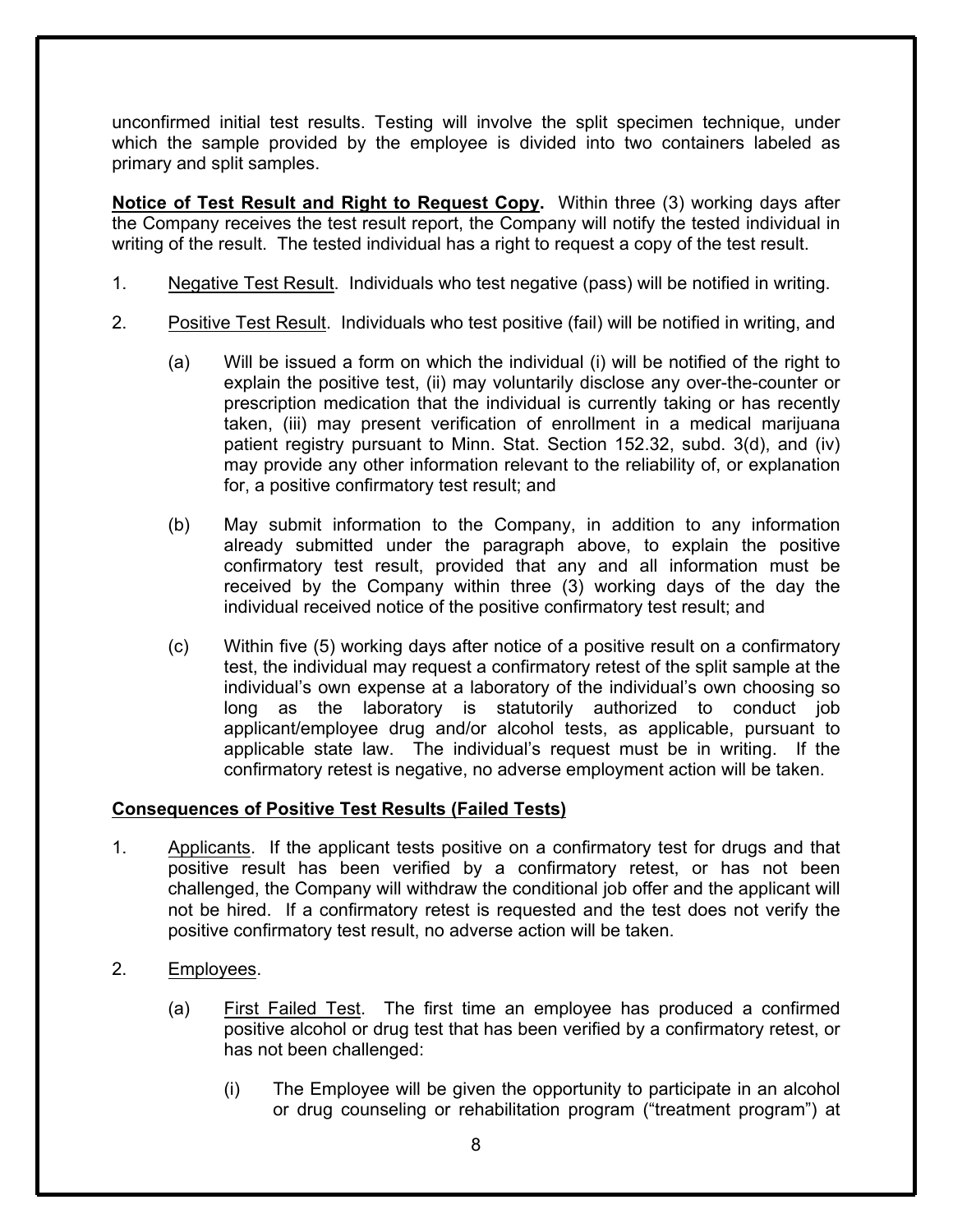the employee's own expense or through the Company's benefit plan. The type of treatment program in which the employee participates will be determined by the Company after consultation with a SAP, that is, a certified chemical use counselor or physician trained in the diagnosis and treatment of chemical dependency.

NOTE: All employees referred for treatment or evaluation will be required to sign a Rehabilitation Agreement (Appendix J).

- (ii) If the employee refuses to participate in the treatment program or does not successfully complete the program, as evidenced by his/her withdrawal from the program before its completion or by a positive test result on a confirmatory test (or retest) during or after completion of the program, he or she will be considered to have voluntarily quit.
- (iii) The employee will be subject to discipline including unpaid suspension.
- (b) Second Failed Test. The second time an employee has produced a confirmed positive alcohol or drug test that has been verified by a confirmatory retest, or has not been challenged, he or she will be subject to discipline up to and including termination.
- (c) Discipline Pending Testing Outcome. The Company reserves the right to temporarily suspend the tested employee without pay pending the outcome of the confirmatory test and confirmatory retest (if a confirmatory retest is requested by the employee), while the employee is arranging for enrollment in a treatment program, and during the treatment program whenever the Company believes suspension of the employee is reasonably necessary to protect the health or safety of the employee, co-employees, or the public. An employee who has been suspended without pay will be reinstated with backpay if the outcome of the confirmatory test or confirmatory retest, if requested, is negative.

#### **Testing Costs**

The Company will pay all costs of drug and/or alcohol testing with the exception of the cost of any confirmatory retest requested by an employee or job applicant, the cost of which must be paid by the individual requesting the test.

#### **Confidentiality**

Test results and other information acquired in the drug and/or alcohol testing process, will be treated as confidential information, except that, with the written consent of the tested individual, the information may be disclosed to another employer or to a third-party individual, government agency, or private organization.

Evidence of a positive test result on a confirmatory test may, however, be used in an arbitration proceeding pursuant to a collective bargaining agreement, an administrative hearing (as provided under applicable law), or a judicial proceeding, provided the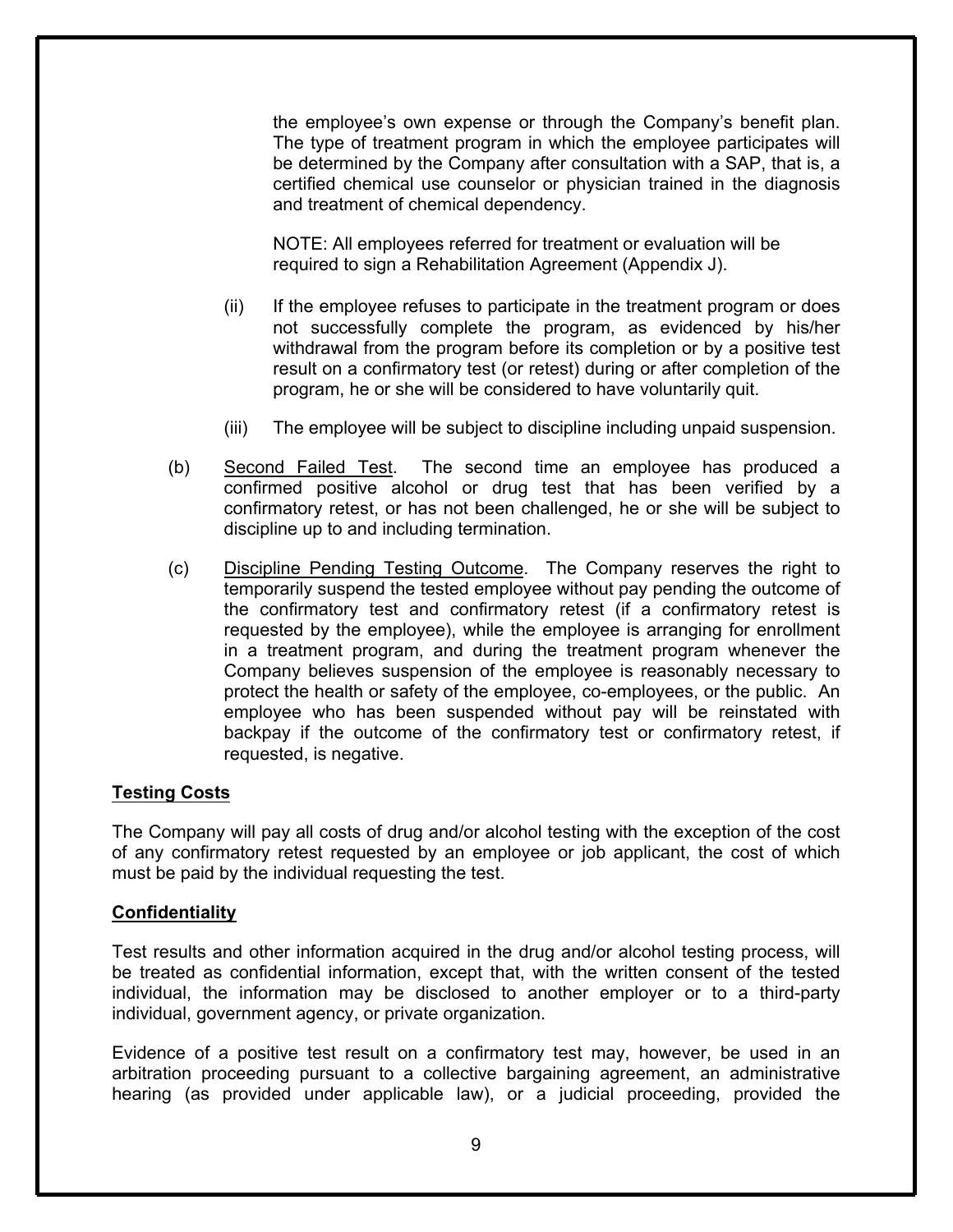information is relevant to the hearing or proceeding. Evidence of a positive test result on a confirmatory test may also be disclosed to any federal agency or other unit of the United States government as required under federal law, regulation, or order, or in accordance with compliance requirements of a federal government contract and may also be disclosed to a substance abuse treatment facility for the purpose of evaluation or treatment of the employee.

The Company will provide employees access to information in the employee's file relating to positive test result reports and other information acquired in the drug and/or alcohol testing process and conclusions drawn from and actions taken based on the reports or other acquired information.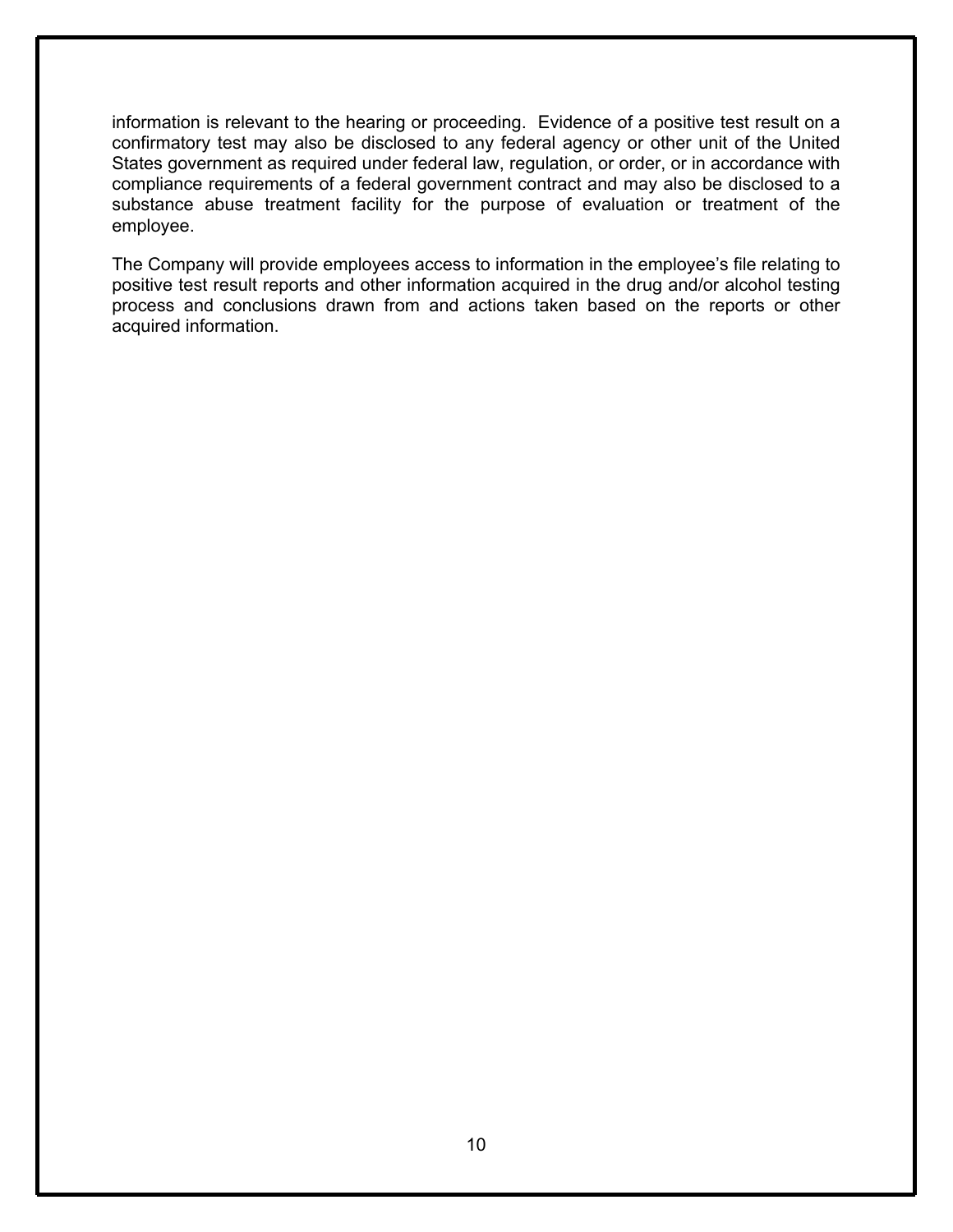# **APPENDICES**

- A. Applicant or Employee Acknowledgement of Notice Form
- B. Applicant or Employee Consent and Release Form
- C. Authorization for Use and Disclosure of Drug and Alcohol Testing Information
- D. Refusal to Submit to Drug and/or Alcohol Test
- E. Negative Test Result
- F. Positive Confirmatory Test Result
- G. Positive Confirmatory Retest Result
- H. Negative Confirmatory Retest Result
- I. Rehabilitation Agreement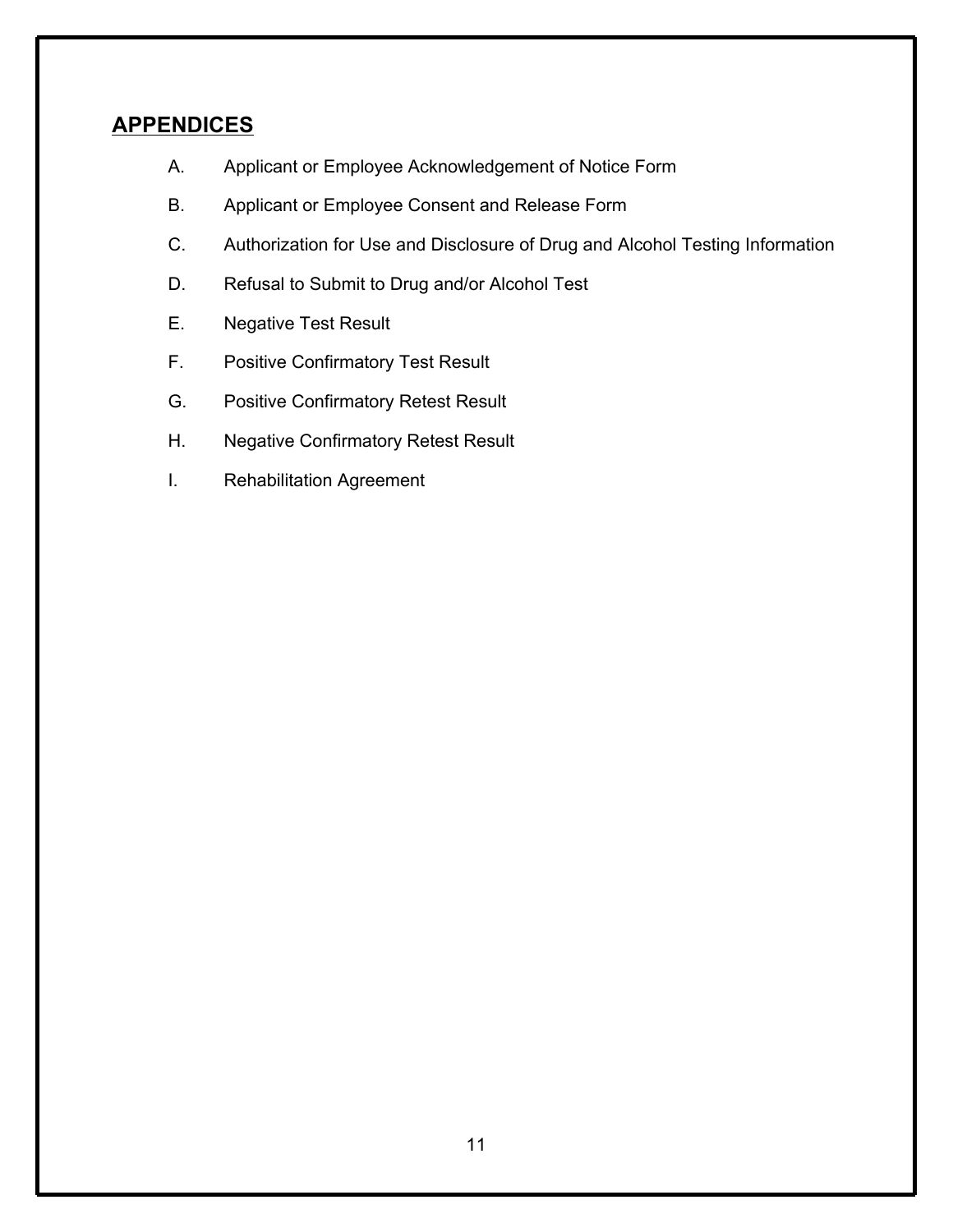Appendix A

#### **APPLICANT OR EMPLOYEE ACKNOWLEDGEMENT OF NOTICE FORM**

I hereby acknowledge and understand that Opp Construction ("the Company") has adopted a Drug and Alcohol Testing Policy ("the Policy") dated January 1, 2022.

I acknowledge that I have received a copy of the Policy and have read and understand the Policy. I understand that failure to comply with any part of the Policy may result in the withdrawal of my conditional job offer, if I am a job applicant, and in discipline up to and including termination, if I am an employee.

I further acknowledge and understand that, at the time drug and/or alcohol testing is performed, the Company will require that I sign a consent and release form and that I may be required to sign a consent and release of information form at the medical facility where I provide the blood, urine or other specimen for the drug and/or alcohol test.

Date

Employee/Applicant Signature

Employee/Applicant Name – Please Print

(PLEASE SIGN AND PROMPTLY RETURN THIS FORM TO HUMAN RESOURCES)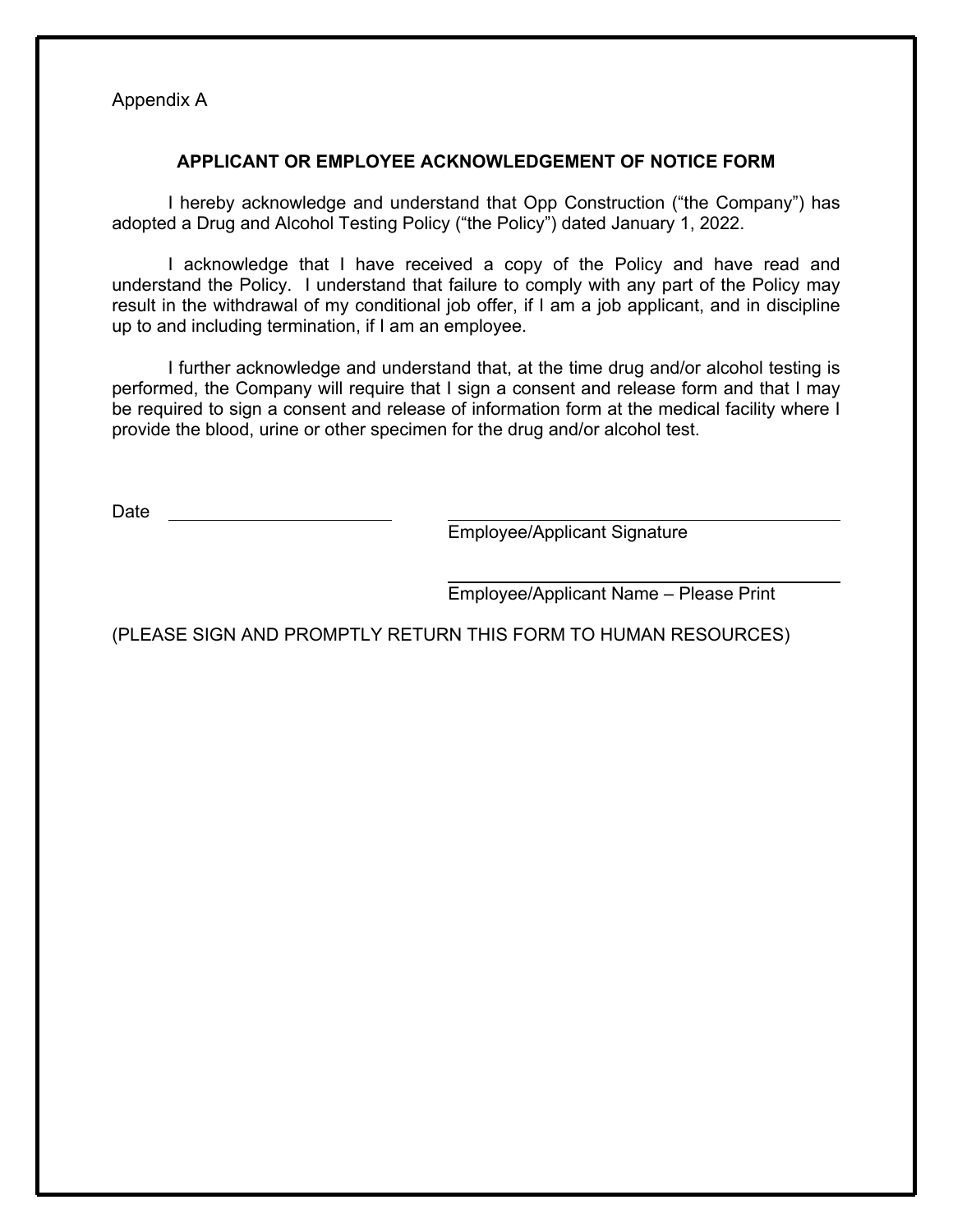#### Appendix B

#### **APPLICANT OR EMPLOYEE CONSENT AND RELEASE FORM**

I hereby acknowledge and understand that Opp Construction ("the Company") has adopted a Drug and Alcohol Testing Policy ("the Policy") dated April 1, 2021.

I hereby voluntarily consent to undergo drug and/or alcohol testing pursuant to the Company's Policy.

By signing the attached "Authorization for Use and Disclosure of Drug and Alcohol Testing Information," form, I voluntarily consent to communication of test results and test-related information (a) by the laboratory, its agents, representatives and employees to the Company, and/or a Medical Review Officer ("MRO") who is not an employee of the laboratory or the Company, and (b) by the MRO to the Company.

I understand that a positive test result may result in the withdrawal of any conditional job offer made to me, if I am a job applicant, and in discipline up to and including termination, if I am an employee.

I understand that the collection site and testing laboratory will take reasonable precautions which, in their estimation, will help ensure accurate test results.

I understand further that there is a possibility that a false positive may result. I hereby waive any and all claims and damages, and release and discharge the Company and testing laboratory, and their respective employees and agents, from any and all claims and damages resulting from a false positive test result.

I further understand that, in the event my test results are positive, I have the right to request, in writing, a confirmatory retest of the original sample, at my expense, at a testing laboratory of my choosing so long as the laboratory is statutorily authorized to conduct employee drug and alcohol tests in accordance with Minnesota law, provided that I make my request in writing to the Company within five (5) working days of my notification of the positive test result.

I also understand that, in the event my test results are positive, the Company will provide me written notice of my right to (i) explain the positive test, (ii) voluntarily disclose any over-thecounter or prescription medication that I am currently taking or have recently taken, and (iii) provide any other information relevant to the reliability of, or explanation for, a positive test result. I also understand that I may submit information to the Company, in addition to any information already submitted to explain the positive test result, provided that the information is received by the Company within three (3) working days of the day I received notice of the positive confirmatory test result.

Date **Employee/Applicant Signature** 

Employee/Applicant Name – Please Print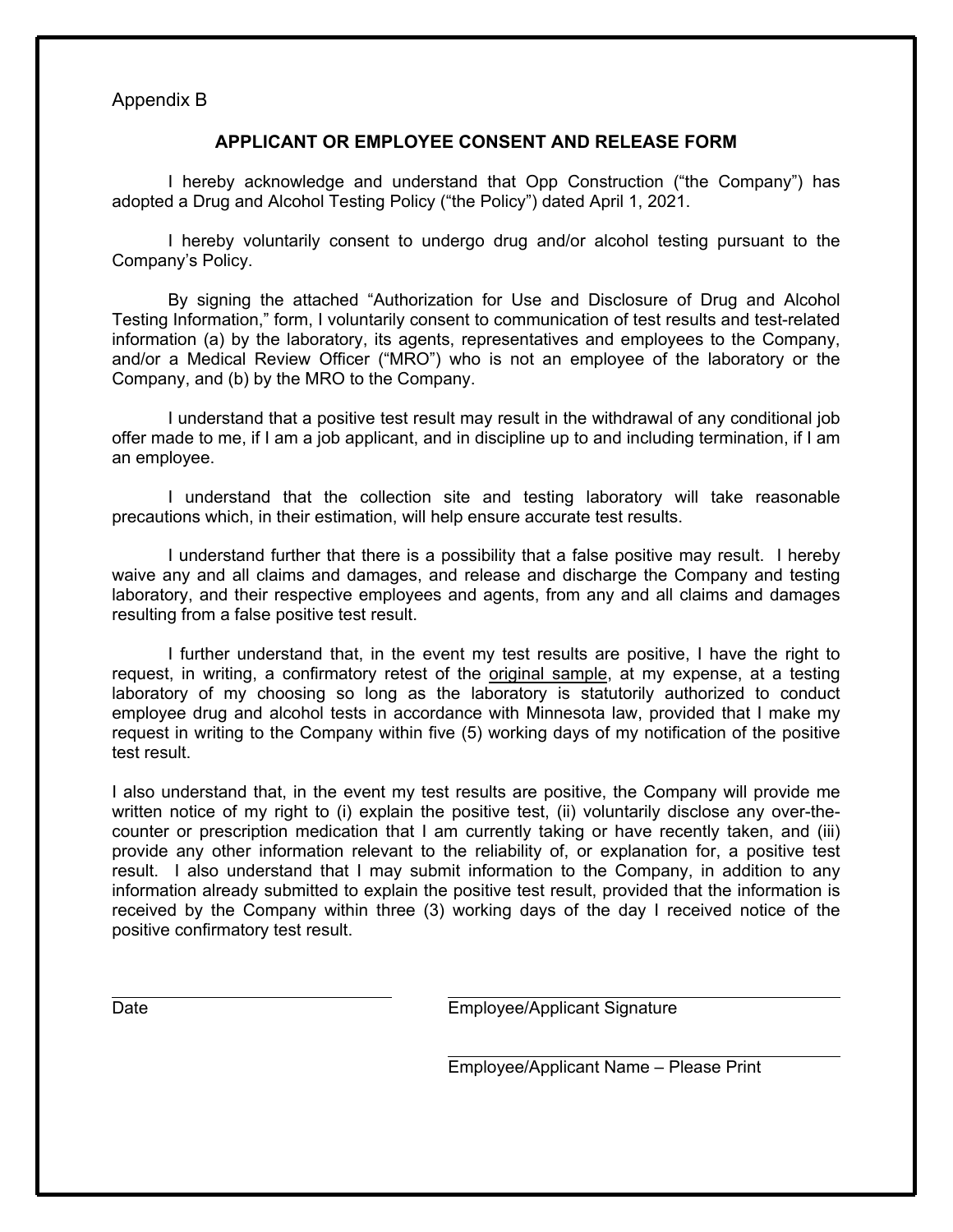Appendix C

#### **AUTHORIZATION FOR USE AND DISCLOSURE OF DRUG AND ALCOHOL TESTING INFORMATION**

Employee Name:

Employee's Date of Birth:

By my signature below, I authorize the drug and alcohol testing laboratory and the medical review officer (MRO) to use or disclose (in writing and/or through oral discussion) all of the following medical information: drug and alcohol testing results plus all related information. The information described above may be disclosed to Opp Construction ("the Company") and its authorized agents or representatives,

I am making this disclosure request for the purpose of allowing my employer to review issues related to my application for employment and/or employment with the Company.

I understand that the drug and alcohol testing laboratory and MRO may not condition treatment, payment, enrollment or eligibility for benefits on whether I sign this authorization form.

I understand that I may revoke this authorization by sending a written request for revocation to the drug and alcohol testing laboratory and MRO. If I revoke this authorization, the drug and alcohol testing laboratory and MRO will no longer disclose my testing information for the reasons covered by this authorization, except to the extent it has already relied upon this authorization. I understand that when the drug and alcohol testing laboratory and MRO discloses information pursuant to this authorization, the information may no longer be protected by federal or state privacy rules and may be subject to re-disclosure by the recipient of the information.

This authorization shall automatically expire one year following the date of my signature without any expressed revocation.

I understand and agree to the terms of this authorization:

Employee/Applicant Signature Date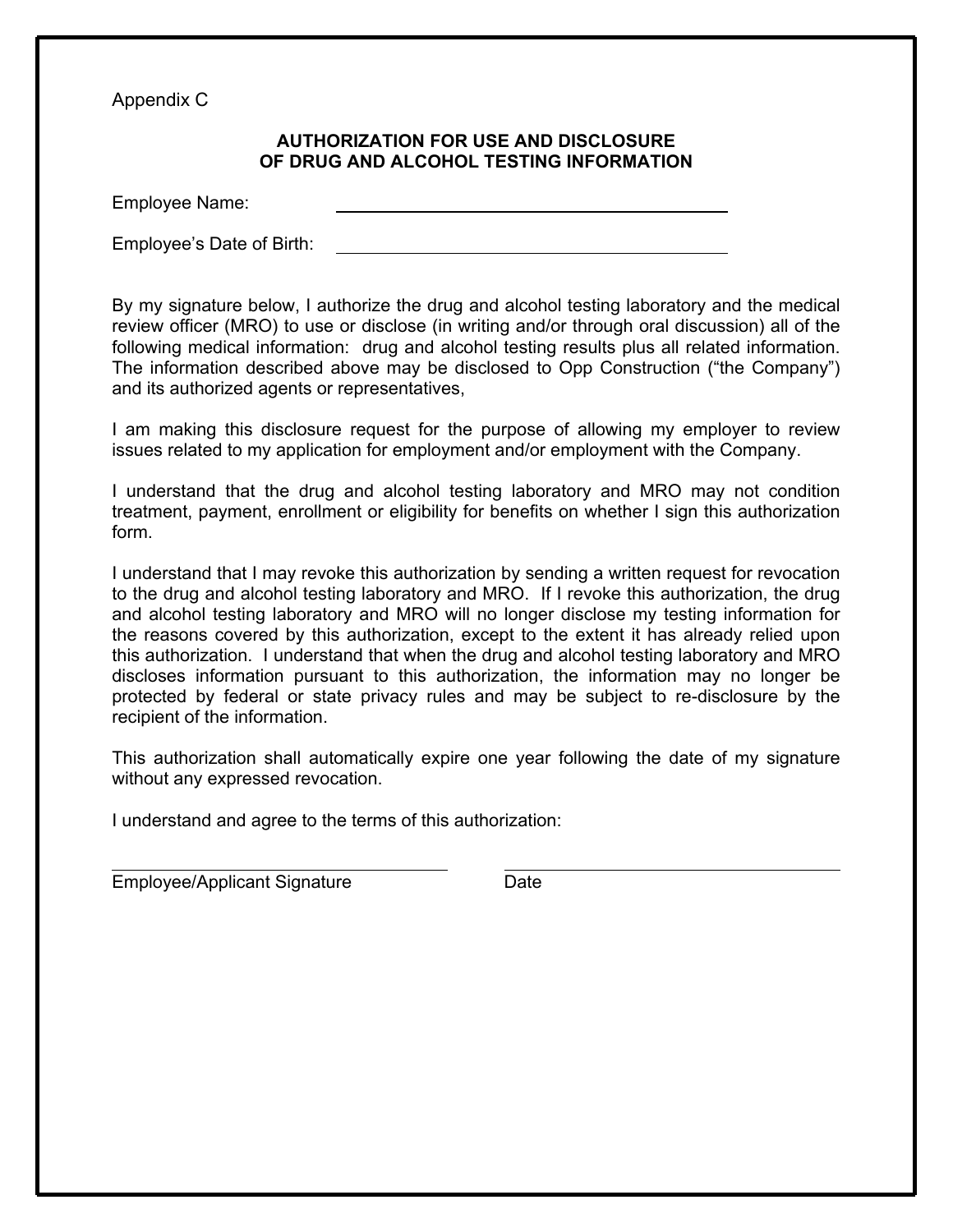Appendix E

#### **OPP CONSTRUCTION**

#### **REFUSAL TO SUBMIT TO DRUG AND/OR ALCOHOL TEST**

Check as appropriate:

I hereby refuse to undergo drug testing.

**For Employees:** If alcohol testing was requested, I hereby refuse to undergo alcohol testing.

I understand that refusal to submit to a requested test may result in any offer of employment being withdrawn, if I am a job applicant, and may result in discipline, up to and including termination of my employment, if I am an employee.

Date **Employee/Applicant Signature** 

Employee/Applicant Name – Please Print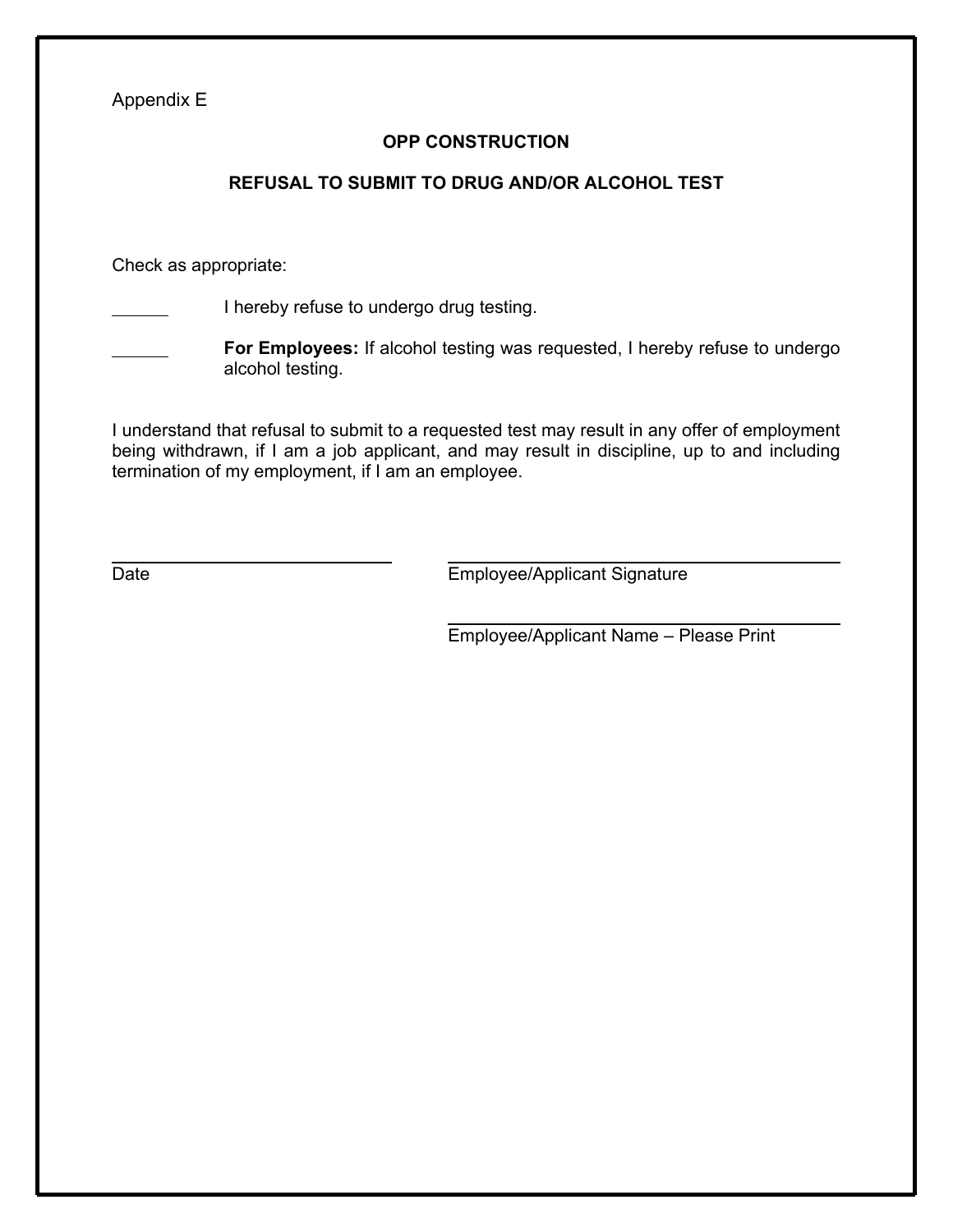Appendix F

#### **OPP CONSTRUCTION**

#### **NEGATIVE TEST RESULT**

Job Applicant/Employee Name:

Date Original Test Sample Provided :

Check One:

Your drug test result was negative.

No drug test was requested.

#### **For Employees:**

 $\mathcal{L}^{\text{max}}$  . The set of  $\mathcal{L}^{\text{max}}$ 

Check One:

**The Strutter Vour alcohol test result was negative.** 

No alcohol test was requested. <u> 1999 - Jan Ja</u>

A copy of the test report(s) is/are available upon request from Human Resources.

The undersigned Company Representative sent or gave a copy of this document to the job applicant/employee on the date indicated below.

Company Representative **DATE**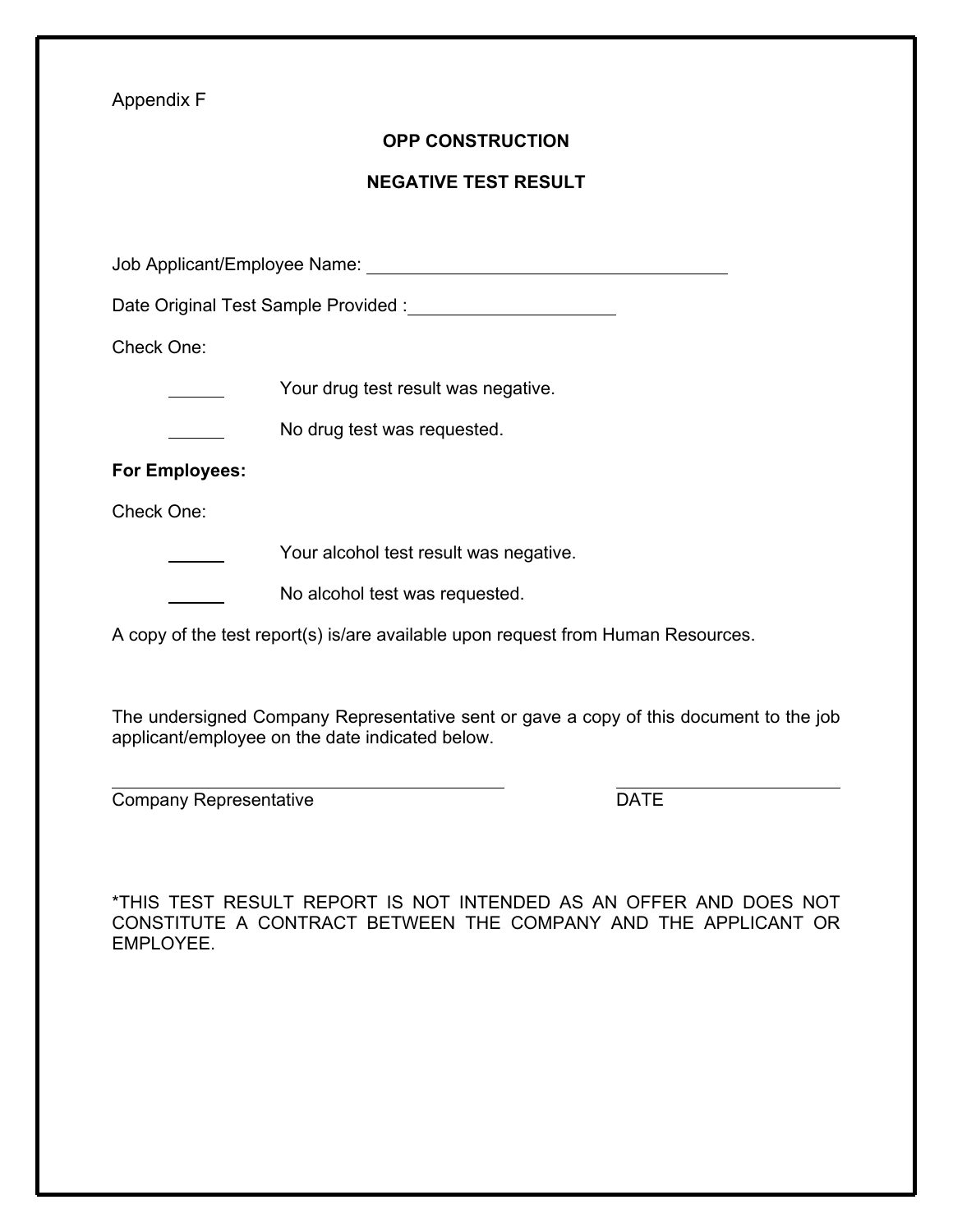Appendix G

#### **OPP CONSTRUCTION**

#### **POSITIVE CONFIRMATORY TEST RESULT**

Job Applicant/Employee Name:

Date Original Test Sample Provided:

Check One:

Your confirmatory drug test result was positive.

No drug test was requested.

#### **For Employees:**

Check One:

Your confirmatory alcohol test result was positive.

No alcohol test was requested.

A copy of your test result is available upon request from Human Resources.

You have the right to explain, in the space provided below, the positive test. (If more space is needed, please attach additional sheets to this form.) In addition, you may voluntarily disclose any over-the-counter or prescription medication that you currently are taking or have recently taken and any other information relevant to the reliability of, or explanation for, a positive test result. If none, please write "none":

If you identified any information above, the Company will forward a copy of this form to the testing facility and/or medical review officer (MRO).

You may submit information to the Company, in addition to any information already submitted above, to explain the positive test result, provided that any and all information is received by the Company within the next three (3) working days.

You may request in writing a confirmatory retest of the original sample, at your own expense, at a testing laboratory that is statutorily authorized to perform drug test analyses, provided this request is in writing and received by the Company within the next five (5) working days. If this requested confirmatory retest does not confirm the original confirmed positive test result, no adverse personnel action will be taken against you and, if you are an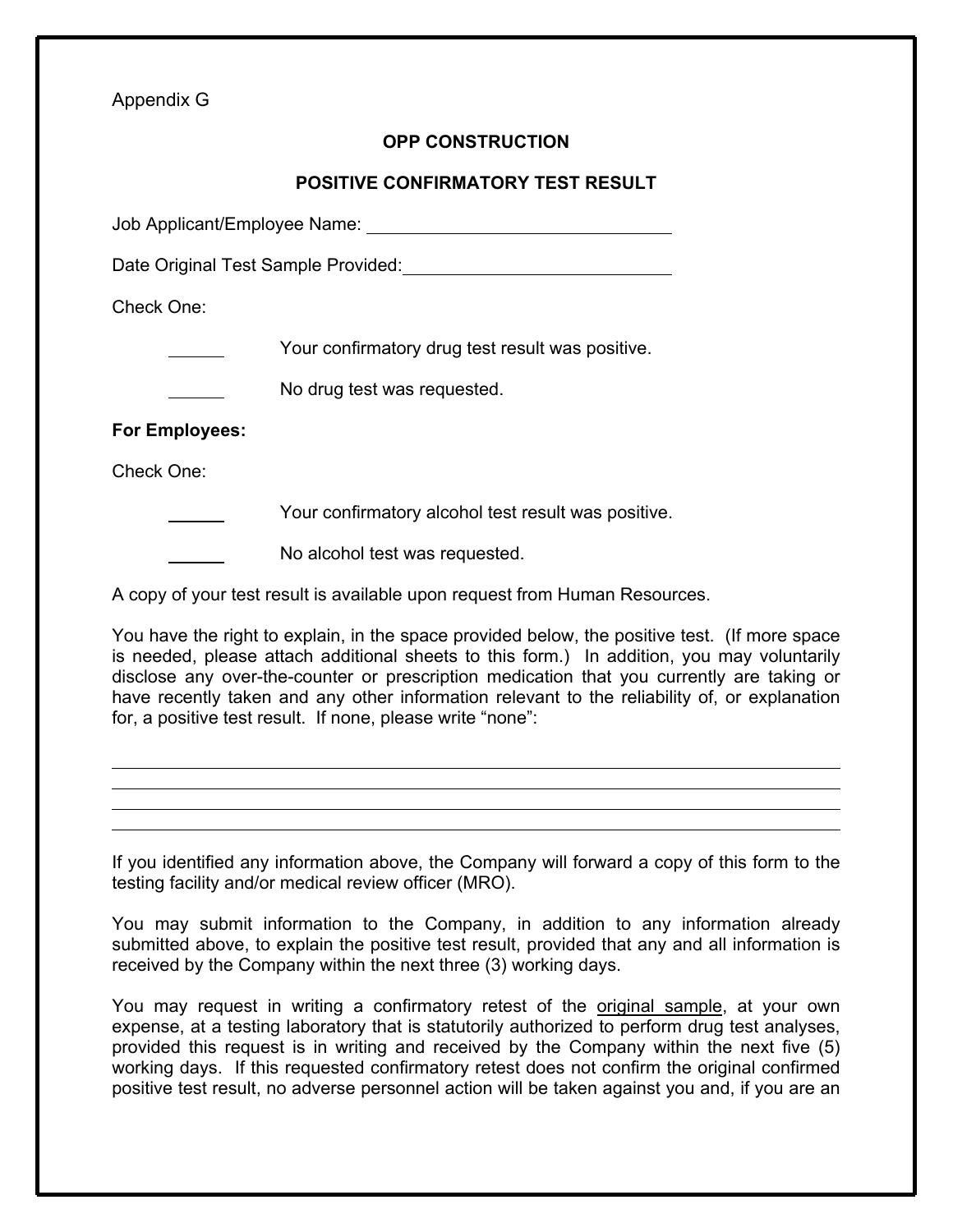employee and have been suspended without pay pending final test results, you will be reinstated with back pay.

#### **IF YOU ARE AN APPLICANT:**

If you do not wish a confirmatory retest, the job offer is withdrawn. If the confirmatory retest is positive, the job offer will be withdrawn.

#### **IF YOU ARE AN EMPLOYEE:**

If this is your first confirmed positive test result, you may not be discharged unless you either (a) refuse to participate in a drug and/or alcohol treatment program specified by the Company, or (b) fail to successfully complete the treatment program, as evidenced by withdrawal before completion or by a positive test result on a confirmatory test during or after completion of the program.

If this was your second confirmed positive test result, you will be discharged unless the Company (a) receives this completed document, including information to explain the positive test, from you within three (3) working days of the date you receive this document and, following receipt of the completed document from you, the Company determines that termination is not warranted, or (b) receives your written request within five (5) working days of your receipt of this document for a confirmatory retest, at your own expense, of the original sample and the confirmatory retest result is negative.

The undersigned Company Representative sent or gave a copy of this document to the test subject on the date indicated below.

Company Representative **DATE** 

The undersigned test subject sent or gave this completed document to (Name of Company Representative) on the date indicated below.

Job Applicant/Employee DATE

The undersigned Company Representative received this completed document on the date indicated below.

Company Representative **DATE**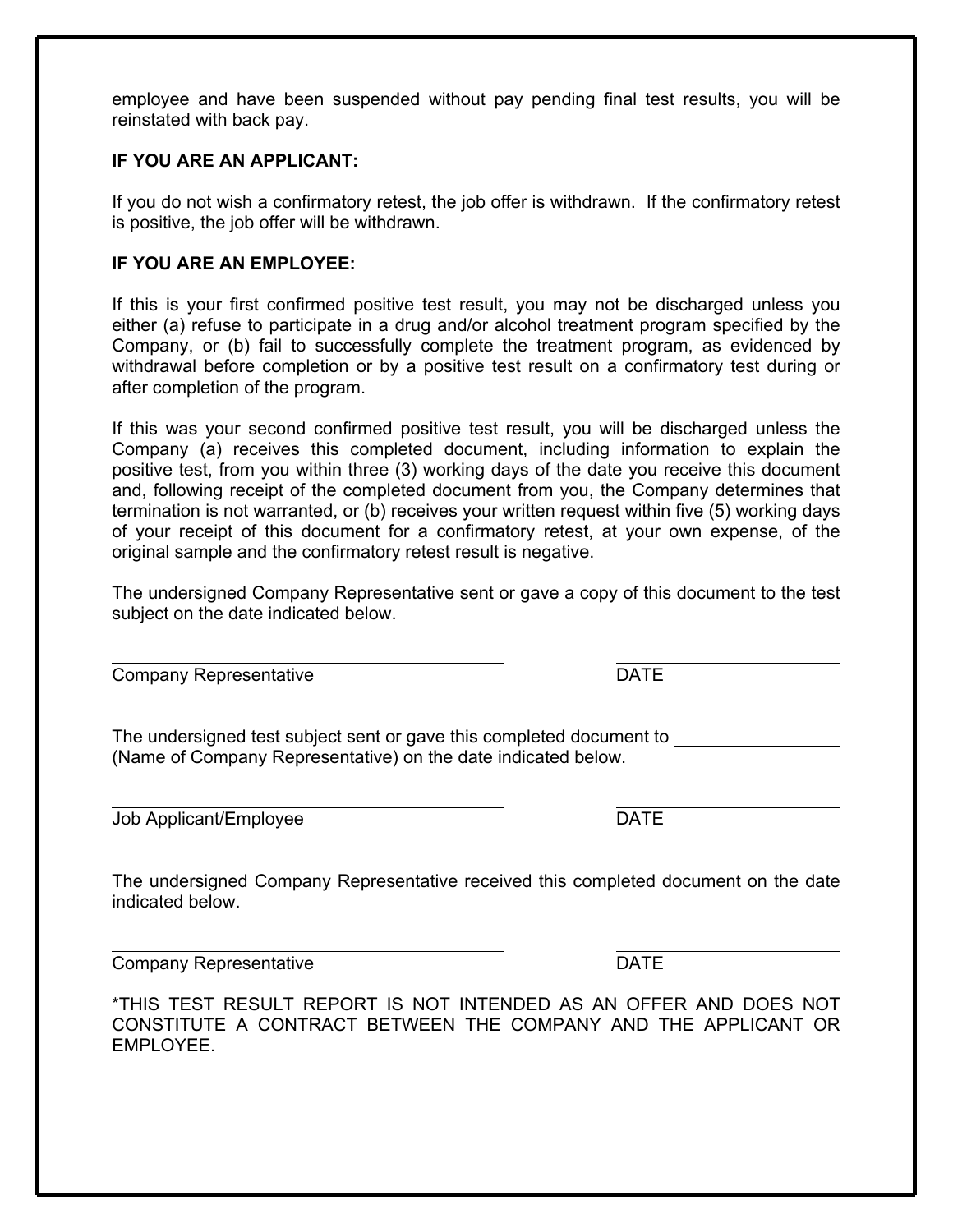Appendix H

### **OPP CONSTRUCTION**

#### **POSITIVE CONFIRMATORY RETEST RESULT**

Job Applicant/Employee Name:

Date Original Test Sample Provided :

Check One:

Your confirmatory drug retest result was positive.

No confirmatory drug retest was requested.

#### **For Employees:**

Check One:

Your confirmatory alcohol retest result was positive.

No confirmatory alcohol retest was requested.

#### **IF YOU ARE AN APPLICANT:**

The job offer is withdrawn.

#### **IF YOU ARE AN EMPLOYEE:**

If this is your first confirmed positive retest result, you may not be discharged unless you either (1) refuse to participate in an alcohol and/or drug treatment program specified by the Company, or (2) fail to successfully complete the treatment program, as evidenced by withdrawal before completion or a positive retest result during the treatment program.

If this was your second confirmed positive retest result, you will be discharged effective

A copy of the test report(s) is/are available upon request from Human Resources.

The undersigned Company Representative sent or gave a copy of this document to the job applicant/employee on the date indicated below.

Company Representative DATE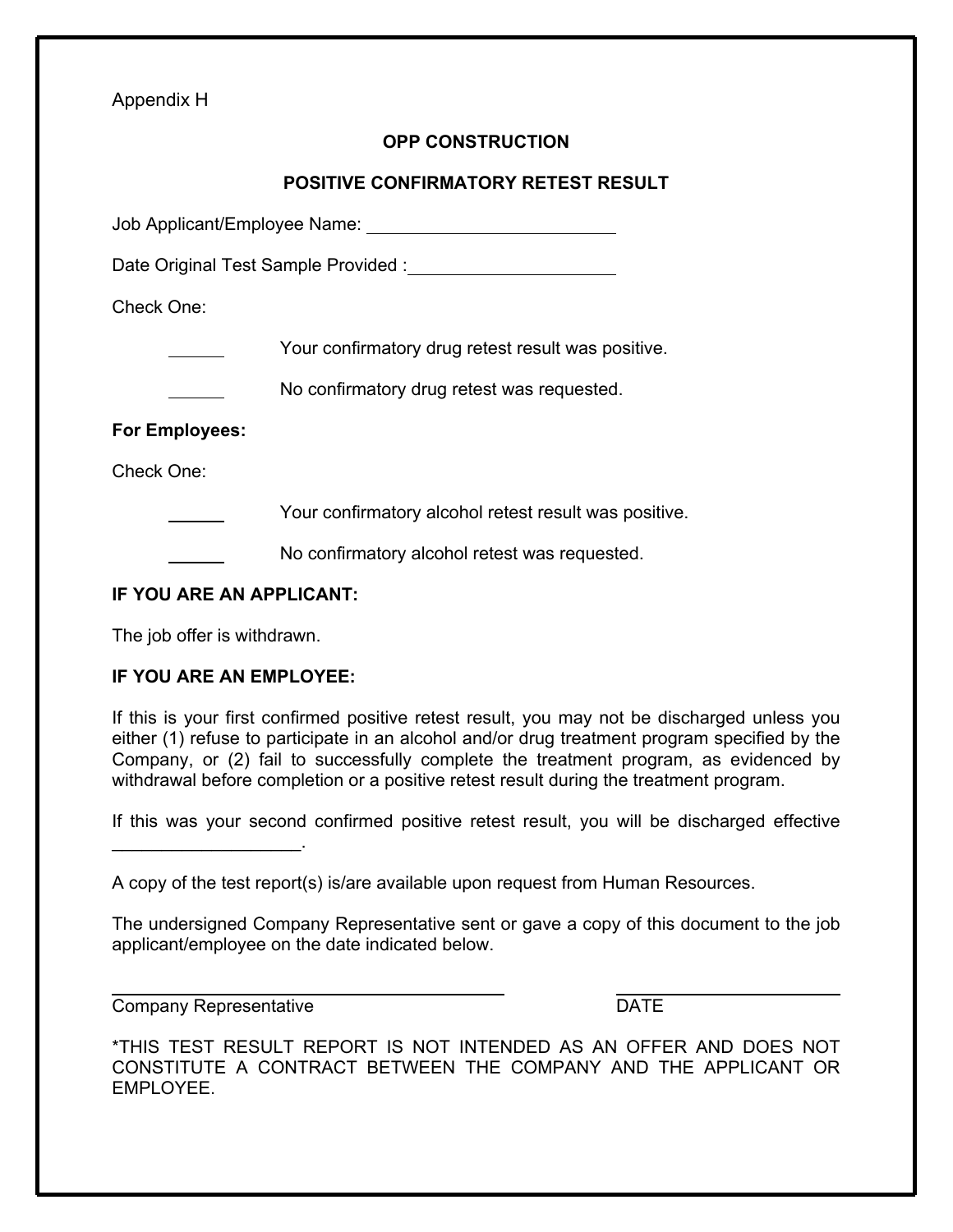Appendix I

#### **OPP CONSTRUCTION**

#### **NEGATIVE CONFIRMATORY RETEST RESULT**

Job Applicant/Employee Name:

Date Original Test Sample Provided :

Check One:

Your confirmatory drug retest result was negative.

No confirmatory drug retest was requested.

#### **For Employees:**

Check One:

Your confirmatory alcohol retest result was negative.

No confirmatory alcohol retest was requested.

No adverse personnel action based on the original confirmatory test result will be taken.

A copy of the test report(s) is/are available upon request from Human Resources.

The undersigned Company Representative sent or gave a copy of this document to the job applicant/employee on the date indicated below.

Company Representative DATE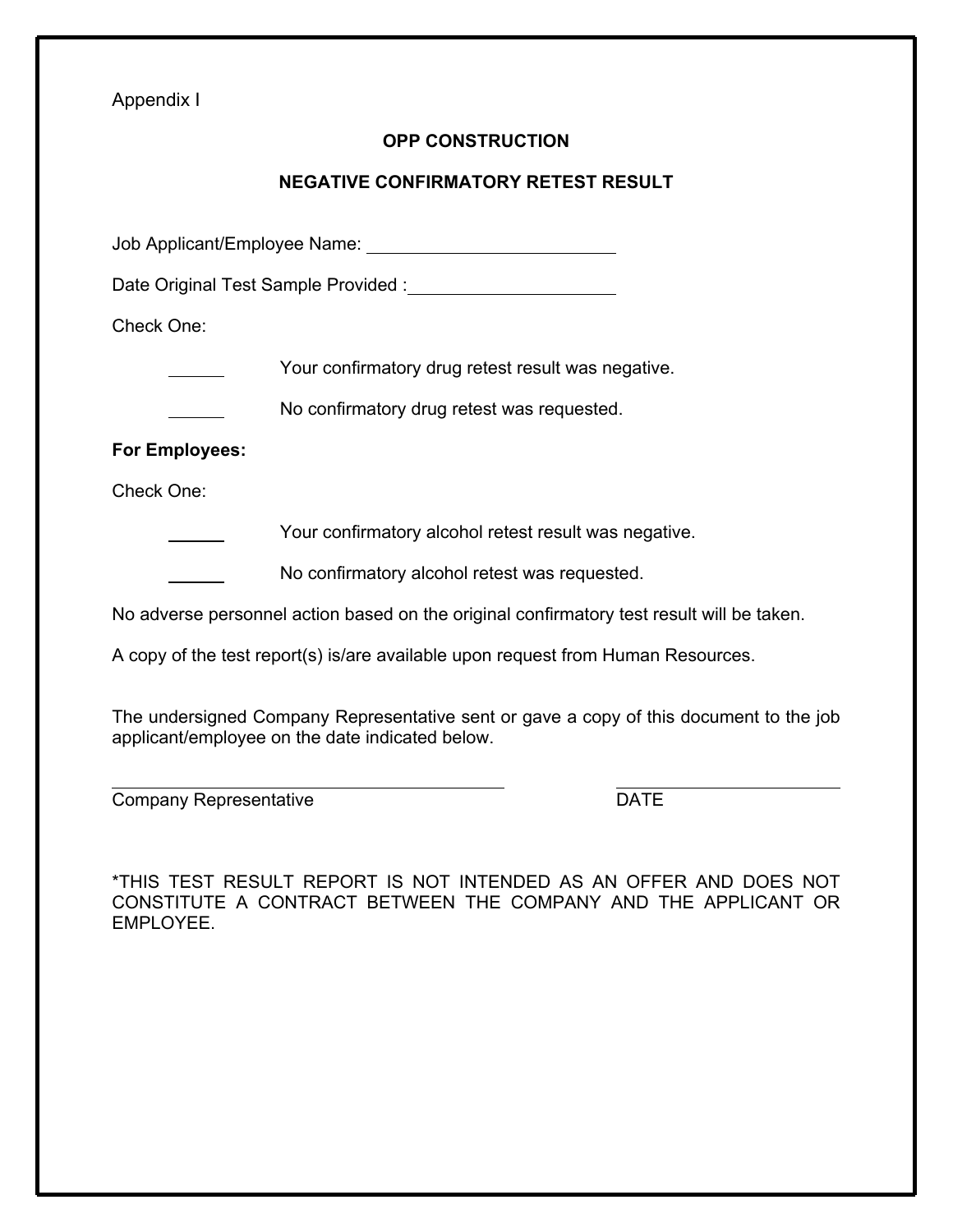Appendix J

#### **REHABILITATION AGREEMENT**

Employee Name:

On 20 , Opp Construction (the "Company"), in lieu of or in addition to discipline, agreed that I seek counseling and referral to a rehabilitation program for alcohol and /or drug abuse. The following conditions apply to my rehabilitation program:

- 1. I authorize my treatment provider to submit on a scheduled basis proof of enrollment in a rehabilitation program and proof of attendance to the Company's Director of Human Resources. I understand that my attendance will be monitored closely and the Company may institute disciplinary procedures if I do not regularly attend all sessions.
- 2. I must be enrolled in a treatment program **within two weeks of signing this agreement**. If I do not enroll it will result in my immediate discharge.
- 3. I must adhere to all of the requirements of the drug/alcohol treatment program in which I am enrolled.
- 4. If I am absent from work during the rehabilitation period, the Company will review the reasons for the absence and may require documentation as appropriate. understand that the Company may terminate me if I am absent as a result of the illegal use of drugs or violation of my treatment program.
- 5. I will pay for all costs of rehabilitation not covered under the Company's medical benefits plan.
- 6. Upon completion of the rehabilitation program, I understand that I will be required to supply the Company with a statement from my treatment provider that I have completed the rehabilitation program in a satisfactory manner.
- 7. During the treatment period and the two (2) year period following completion of the rehabilitation program, I agree to submit to random testing for the illegal use of drugs. I agree to submit to alcohol testing when such testing is job-related and consistent with business necessity. I understand that it is the Company's policy that all employees are prohibited from engaging in the illegal use of drugs at work and that all employees are prohibited from being under the influence of alcohol at work.
- 8. I must meet all established standards of conduct and job performance. The Company may terminate me if my on the job conduct or job performance is unsatisfactory.
- 9. I understand that failure to comply with all of the above conditions may result in discipline up to and including unpaid suspension and/or immediate termination.

I hereby agree to all of the above conditions and authorize my treatment provider to provide the Company with proof of my enrollment and attendance at the recommended rehabilitation program. This agreement does not alter my employment status nor create a binding employment contract or modify any existing contract.

Date **Employee** Signature

Date Company Representative Signature